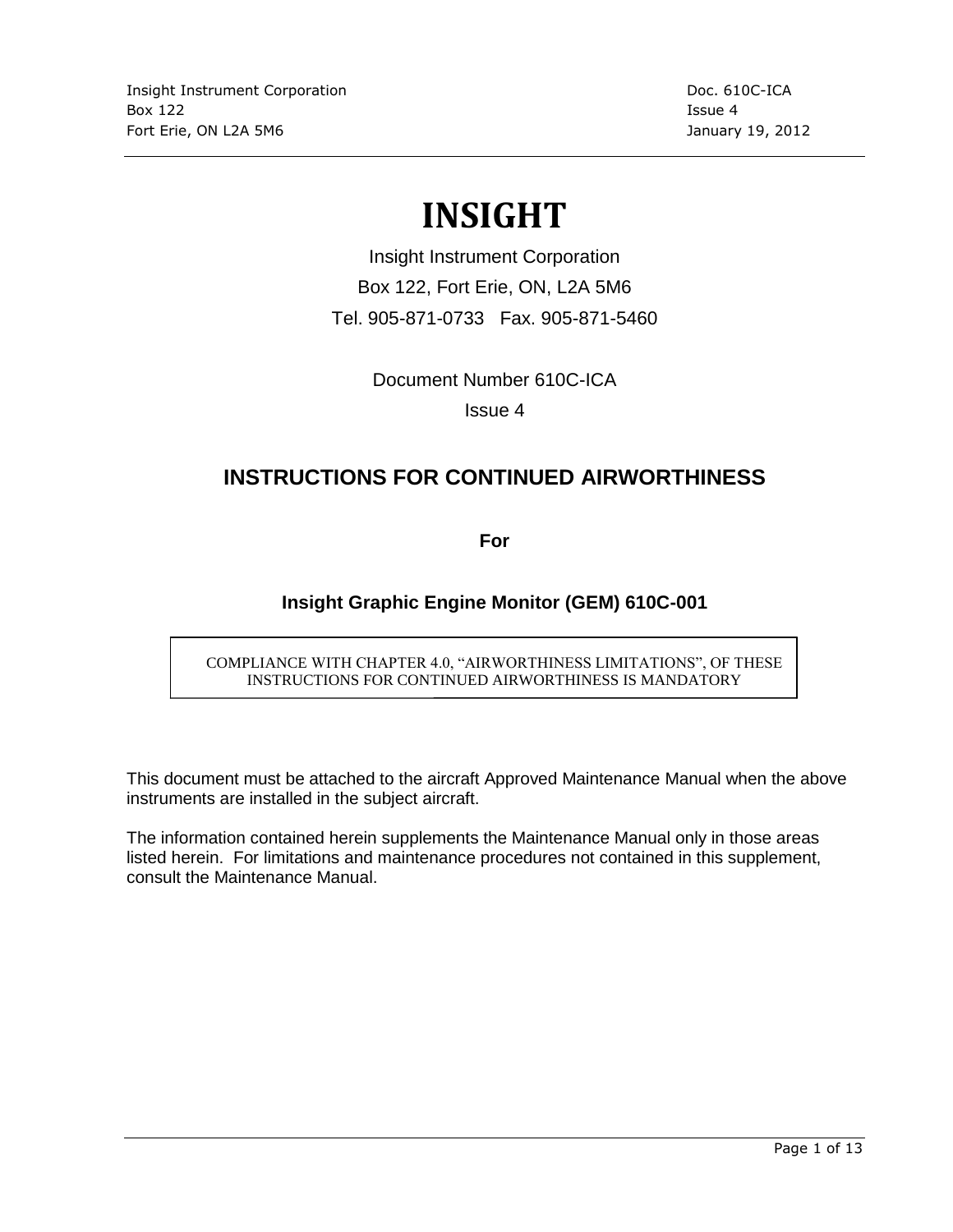### **LOG OF AMENDMENTS**

| <b>Revision No.</b> | <b>Revised Pages</b>      | <b>Approval Date</b> | <b>Entered By:</b>   |
|---------------------|---------------------------|----------------------|----------------------|
| Issue 1             |                           | April 21, 2009       | <b>Marek Jaglarz</b> |
| Issue 2             | All (Company name change) | May 14, 2010         | <b>Marek Jaglarz</b> |
| Issue 3             | Pg. 3, 9                  | May 4, 2011          | Debbie Margettie     |
| Issue 4             | All                       | January 19, 2012     | Debbie Margettie     |
|                     |                           |                      |                      |
|                     |                           |                      |                      |
|                     |                           |                      |                      |
|                     |                           |                      |                      |
|                     |                           |                      |                      |
|                     |                           |                      |                      |
|                     |                           |                      |                      |
|                     |                           |                      |                      |
|                     |                           |                      |                      |
|                     |                           |                      |                      |
|                     |                           |                      |                      |
|                     |                           |                      |                      |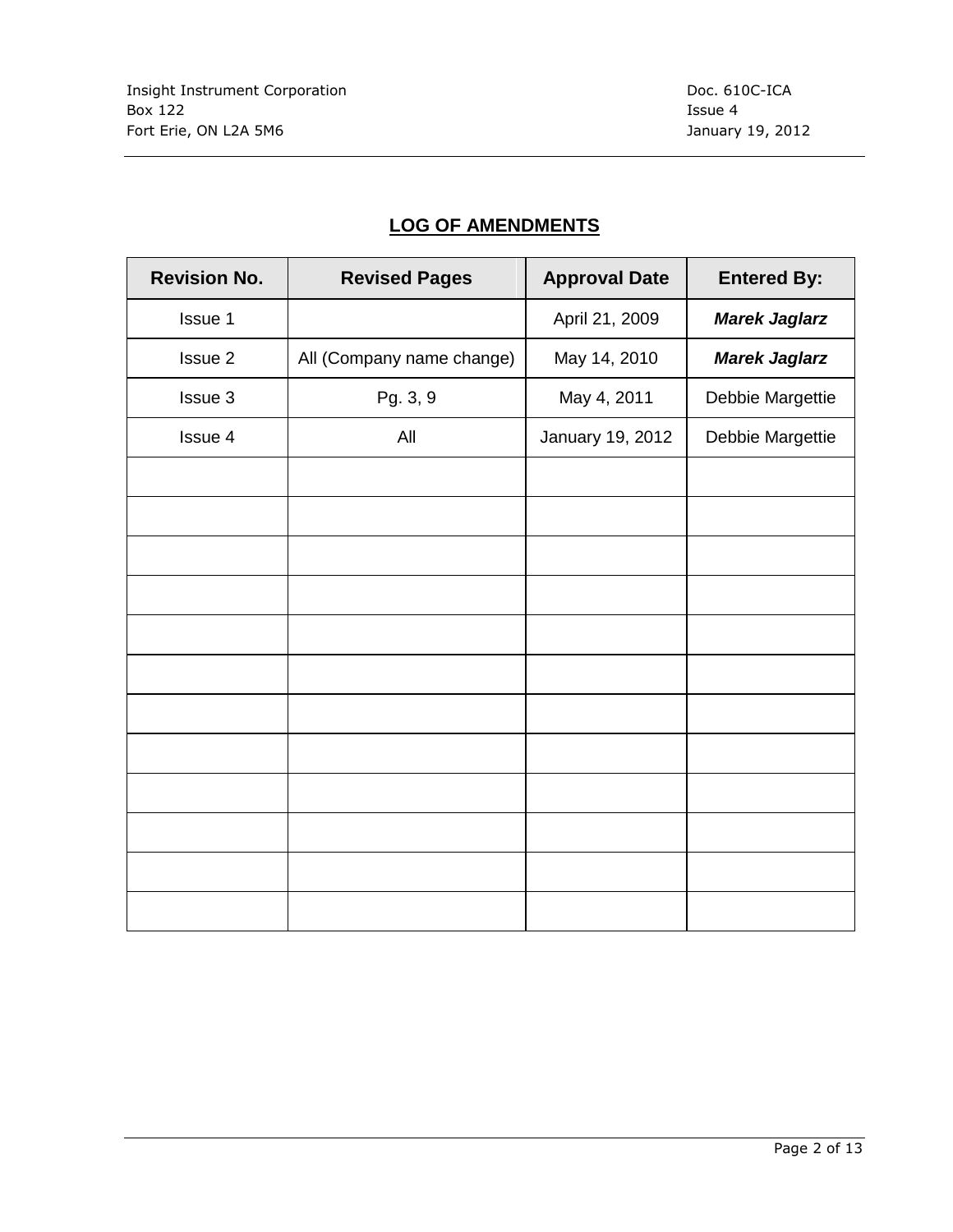# **LIST OF EFFECTIVE PAGES**

| Page No.        | Date:          | Page No.       | Date:            |
|-----------------|----------------|----------------|------------------|
| 1               | April 20, 2011 | 1              | January 19, 2012 |
| $\overline{2}$  | April 20, 2011 | $\overline{2}$ | January 19, 2012 |
| 3               | April 20, 2011 | 3              | January 19, 2012 |
| $\overline{4}$  | April 20, 2011 | $\overline{4}$ | January 19, 2012 |
| 5               | April 20, 2011 | 5              | January 19, 2012 |
| $6\phantom{1}6$ | April 20, 2011 | 6              | January 19, 2012 |
| 7               | April 20, 2011 | 7              | January 19, 2012 |
| 8               | April 20, 2011 | 8              | January 19, 2012 |
| 9               | April 20, 2011 | 9              | January 19, 2012 |
| 10              | April 20, 2011 | 10             | January 19, 2012 |
| 11              | April 20, 2011 | 11             | January 19, 2012 |
| 12              | April 20, 2011 | 12             | January 19, 2012 |
| 13              | April 20, 2011 | 13             | January 19, 2012 |
|                 |                |                |                  |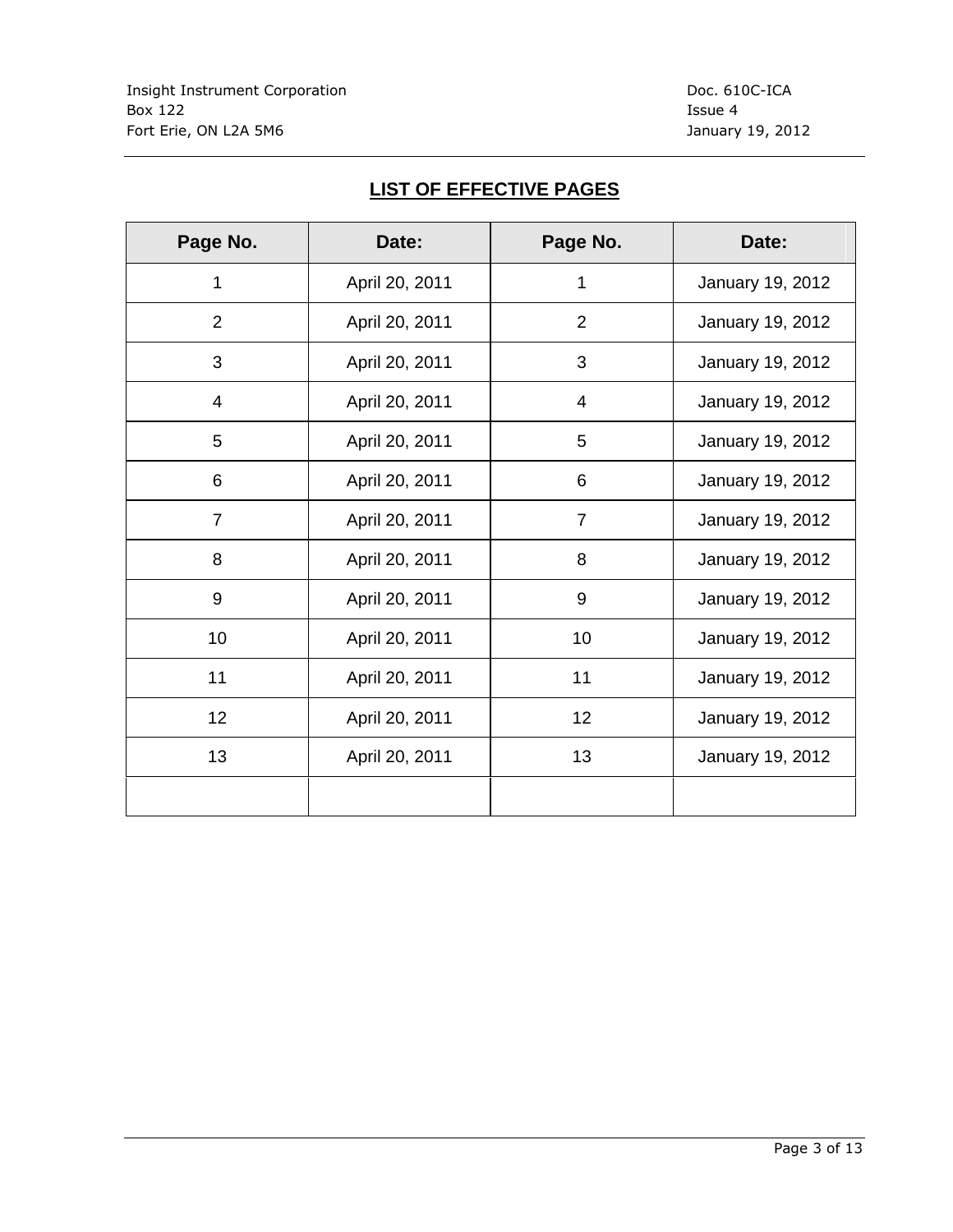# **TABLE OF CONTENTS**

| <b>DESCRIPTION</b><br><b>CHAPTER</b> |                                  | <b>PAGE</b> |  |
|--------------------------------------|----------------------------------|-------------|--|
|                                      |                                  |             |  |
|                                      | <b>LOG OF AMENDMENTS</b>         | 2           |  |
|                                      | <b>LIST OF EFFECTIVE PAGES</b>   | 3           |  |
|                                      | <b>TABLE OF CONTENTS</b>         | 4           |  |
| 1                                    | <b>INTRODUCTION</b>              | 5           |  |
| 4                                    | <b>AIRWORTHINESS LIMITATIONS</b> | 8           |  |
| 5                                    | PERIODIC INSPECTIONS             | 9           |  |
| 11                                   | <b>PLACARDS AND MARKING</b>      | 10          |  |
| 24                                   | <b>ELECTRICAL POWER</b>          | 11          |  |
| 77                                   | <b>ENGINE INDICATION</b>         | 12          |  |
|                                      |                                  |             |  |
|                                      | APPENDIX A                       | 13          |  |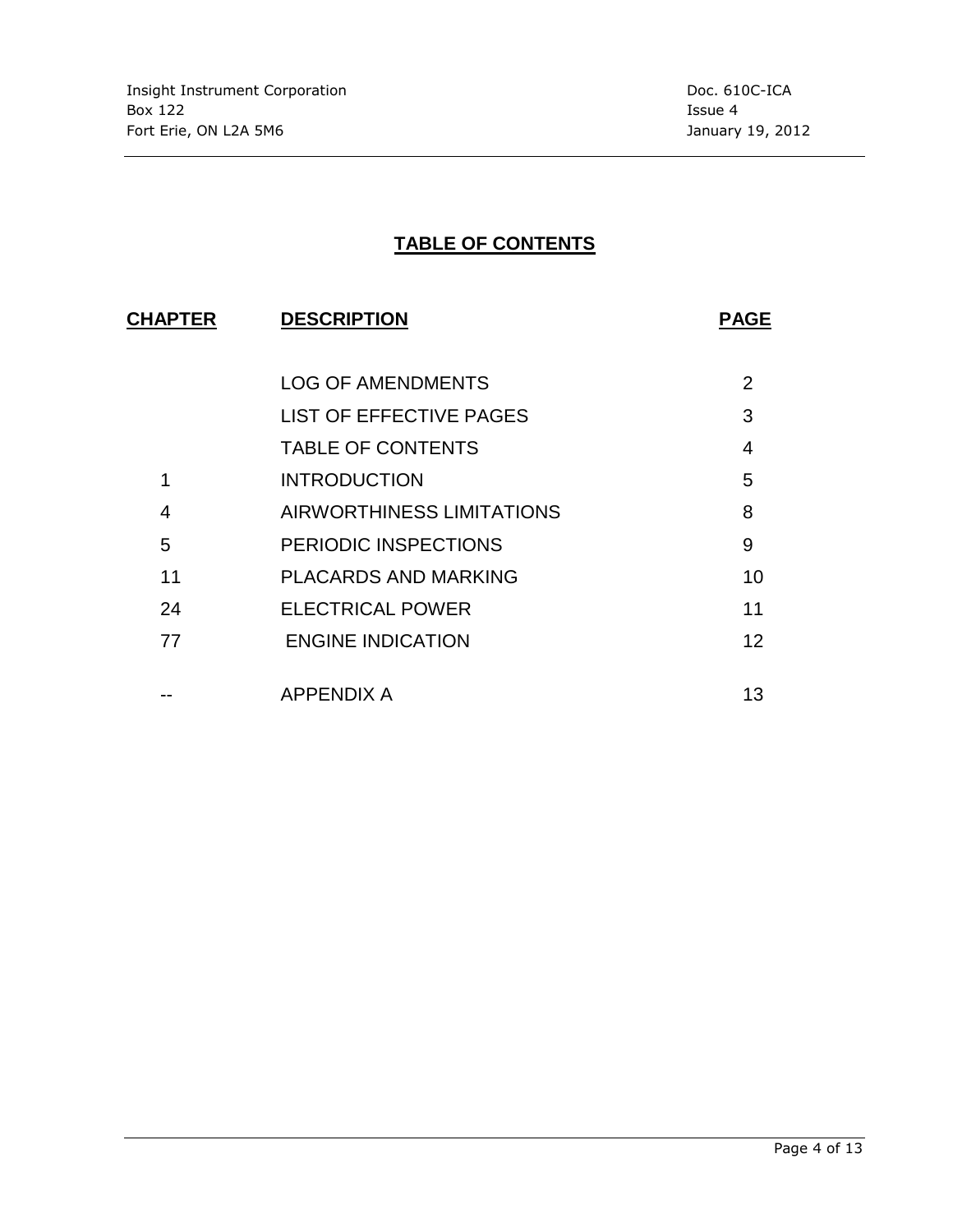# **CHAPTER 1 – INTRODUCTION**

### A. General

The Insight Instrument GEM 610C is primary engine instrument for display of the EGT, CHT and TIT parameters. It may also be used as additional, non-required indicator for those parameters.

| <b>Make</b>                       | Unit            | <b>P/N</b> | <b>Description</b>                                |
|-----------------------------------|-----------------|------------|---------------------------------------------------|
| Insight Instrument<br>Corporation | <b>GEM 610C</b> | 610C-001   | Single-engine primary EGT,<br>CHT, TIT instrument |

The GEM 610C instrument is installed in the aircraft instrument panel. The installation is permitted only on eligible aircraft models equipped with compatible engine types.

The associated probes and transducers are installed as per Insight Doc. No. 070906, Installation Manual for GEM 610C-001, G4-001 and G4-002 and the respective aircraft installation manuals.

The temperature values are displayed numerically and as bar graphs. The displays dim automatically with the intensity of ambient light.

The instrument senses temperatures through thermocouple-type probes.

The GEM 610C is powered typically from the avionics bus and protected by a dedicated, tripfree, re-settable 1A circuit breaker. The instrument automatically adapts to either 14 or 28 V electrical systems.

The GEM 610C weight is 0.22 kg.

The GEM 610C instrument does not have adjustments or field-serviceable components. There is no scheduled maintenance prescribed by the manufacturer. For service the instruments must be returned to an authorized repair facility.

The following documents supplement information in this manual concerning the installation, use and removal of the components:

| <b>Document</b>               | Document No.           | Title                          |
|-------------------------------|------------------------|--------------------------------|
| <b>Installation Manual</b>    | 070906                 | Installation Manual for GEM    |
|                               | <b>Latest Revision</b> | 610C -001, G4-001 and G4-002   |
| <b>Operation Instructions</b> | 070907                 | Operating Instructions for GEM |
|                               | <b>Latest Revision</b> | 610C-001, G4-001 and G4-002    |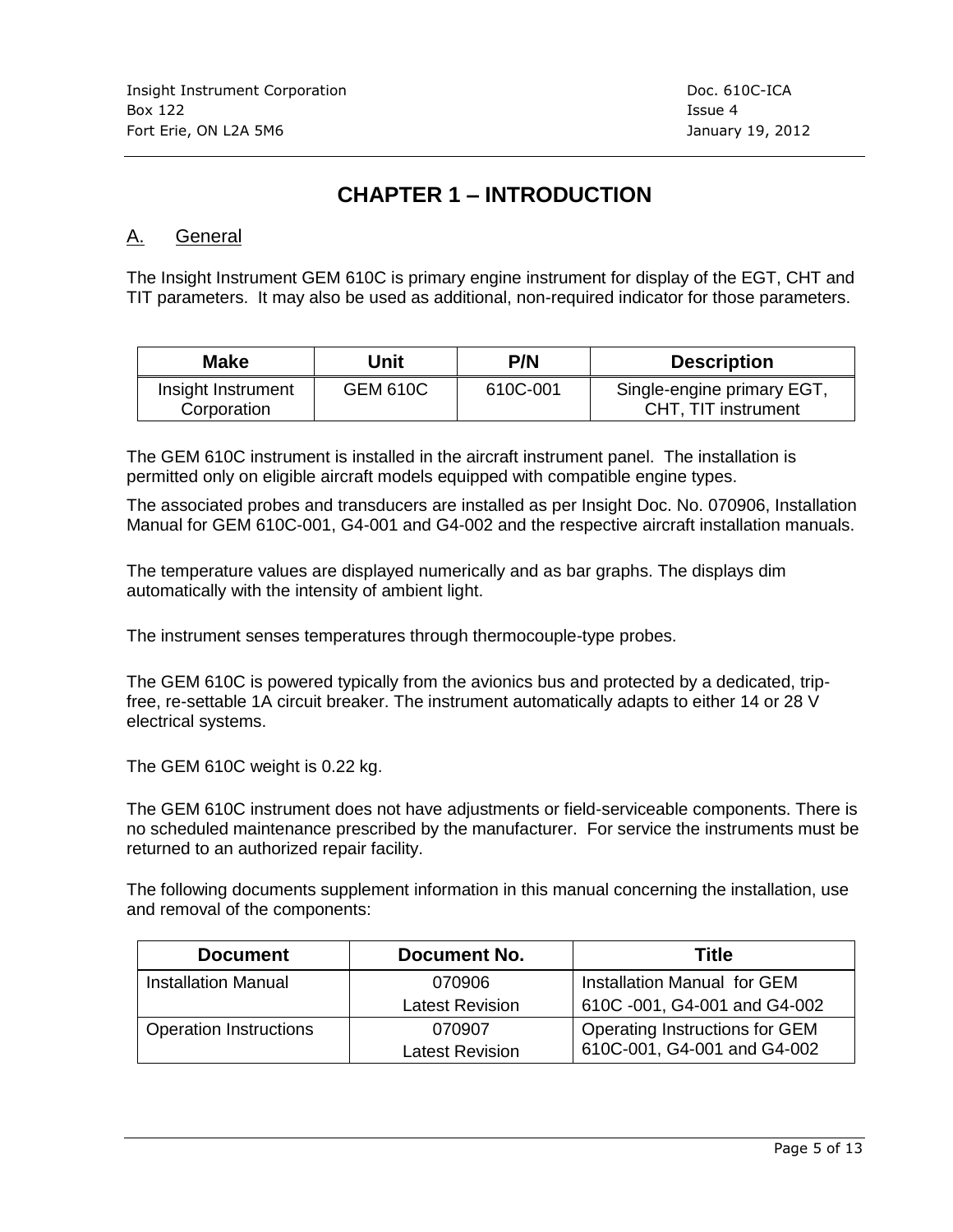### B. ICA Distribution

This document and any revisions hereto, shall be distributed to the authorized users of the STC data or repair stations required to perform work on this aircraft. They will be distributed by courier, in electronic or paper format. The revisions will be distributed to responsible Transport Canada and FAA offices.

The STC holder is responsible for making these instructions available to any person required to comply with the terms of the instructions.

### C. Aircraft/ Engine Applicability

These instruments may be used as EGT/CHT/TIT indicators instead of original factory installed systems, and those original systems may be removed.

The standard model instruments are intended for use with engines that have  $450 - 475$ °F CHT red lines. This covers nearly all common Continental and Lycoming engines.

### D. Supplement Identities: Chapter, Page, Paragraph Numbers

The supplement format follows the general requirements of specification ATA-100 with respect to Chapter and Title. However, since the extent of the supplement information is relatively small in scope, the page numbering for each chapter is consecutive. Reference can be made to the following Chapter/Subject Listing:

| Subject                                                                                                | Page Number         |
|--------------------------------------------------------------------------------------------------------|---------------------|
| Title page, Log of Amendments,<br>List of Effective Pages and Table of Contents<br>and Content page(s) | 1, 2, 3, 4, etc     |
| Paragraph or component titles are listed via                                                           | A., B., C., D. etc. |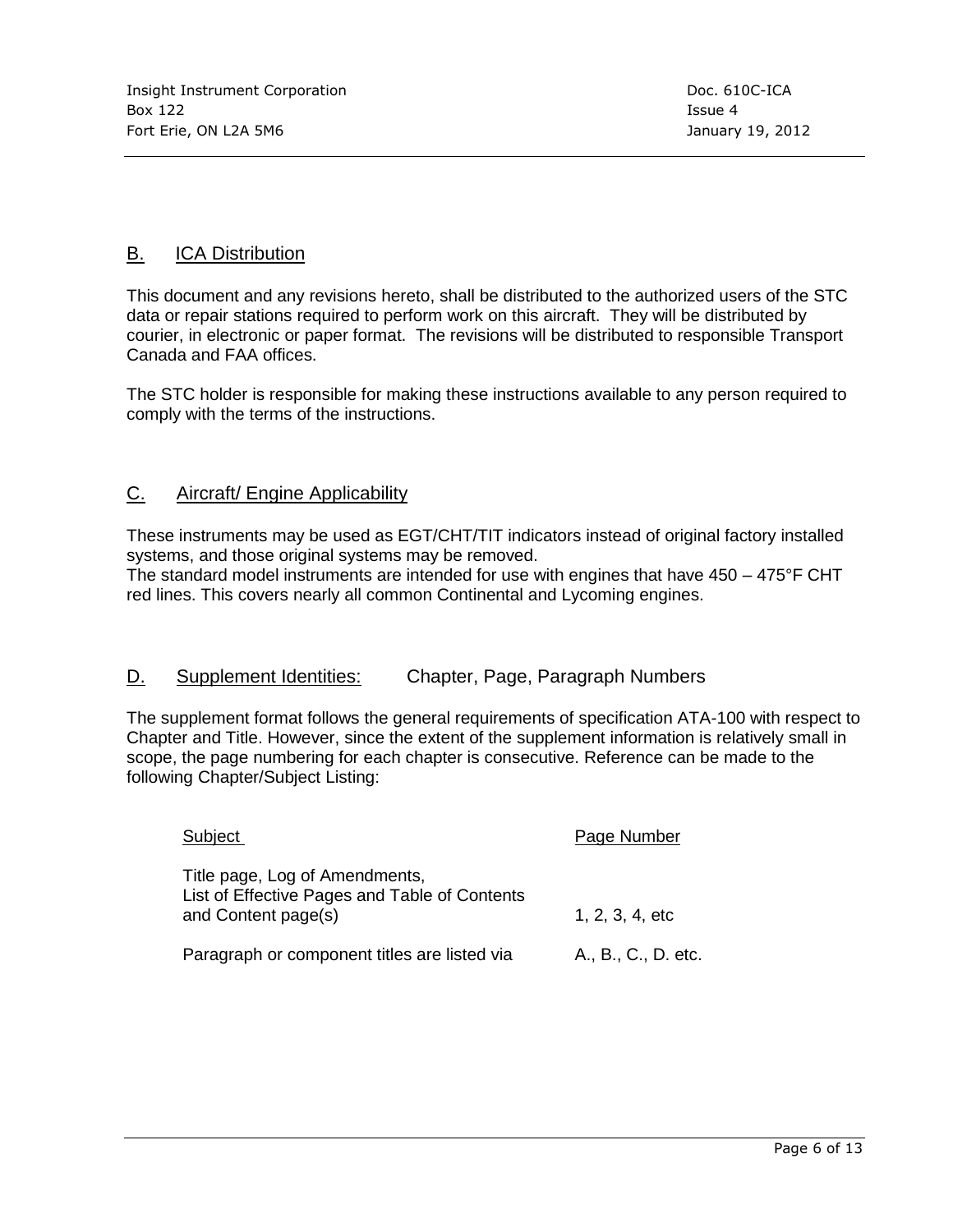Sub-paragraphs are listed according to:

| Subject                 | Sub-Para. Number |
|-------------------------|------------------|
| <b>Description</b>      | 1.0              |
| <b>Fault Isolation</b>  | 101              |
| (Reserved)              | 201              |
| Servicing               | 301              |
| Removal/Installation    | 401              |
| Adjustment/Test         | 501              |
| Inspection/Check        | 601              |
| Cleaning/Painting       | 701              |
| <b>Approved Repairs</b> | 801              |
| Storage                 | 901              |

### E. Abbreviations:

| AMM         | Aircraft Maintenance Manual                  |
|-------------|----------------------------------------------|
| CВ          | Circuit Breaker                              |
| <b>CHT</b>  | <b>Cylinder Head Temperature</b>             |
| <b>EGT</b>  | <b>Exhaust Gas Temperature</b>               |
| TIT         | <b>Turbine Inlet Temperature</b>             |
| P/N         | <b>Part Number</b>                           |
| <b>STC</b>  | <b>Supplemental Type Certificate</b>         |
| <b>TCCA</b> | <b>Transport Canada Civil Aviation</b>       |
| <b>TSO</b>  | <b>Technical Standard Order</b>              |
| FAA:        | <b>Federal Aviation Authority</b>            |
| Note:       | "GEM 610C" encompasses all configurations of |

Note: "GEM 610C" encompasses all configurations of the instrument. i.e. G1, G2, G3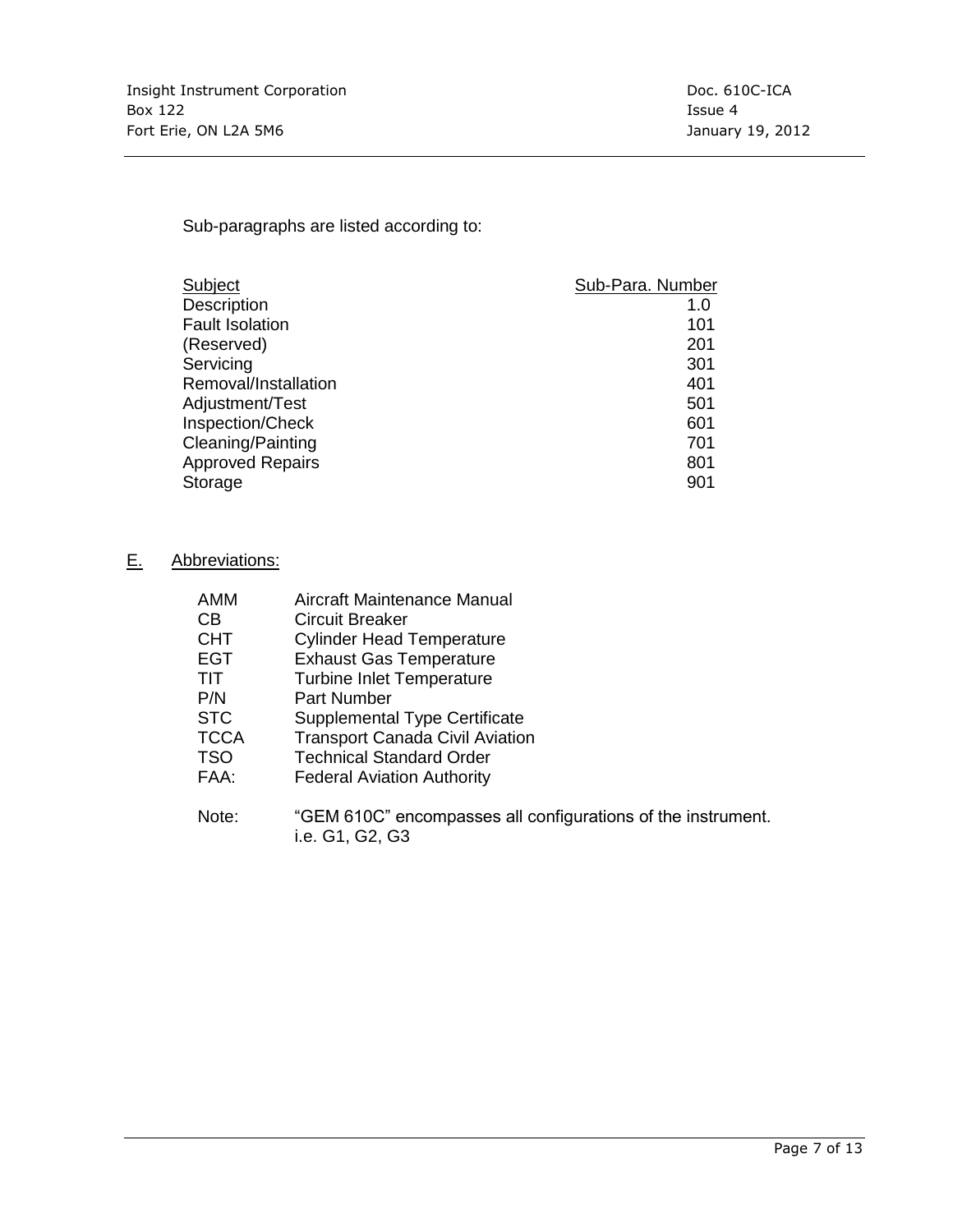**Insight Instrument Corporation Box 122** Fort Erie, ON L2A 5M6

Doc. 610C-ICA Issue 4 January 19, 2012

### **CHAPTER 4 - AIRWORTHINESS LIMITATIONS**

#### General

The specified instrument is installed in the aircraft instrument panel. The installation is permitted only on eligible aircraft models equipped with compatible engine types.

The instrument is intended for use with engines that have  $450 - 475^{\circ}$  F CHT red lines. For the eligible aircraft/ engines refer to the STC-approved model list.

The GEM 610C instrument may be used as follows:

- a) As additional, non-required EGT/CHT/TIT indicators, or
- b) As primary EGT/CHT/TIT indicators instead of original factory-installed instruments, installed in the original instruments' locations (or another acceptable/ approved locations).

### **FAA Approval**

The Airworthiness Limitations section is FAA-approved and specifies maintenance required under 43.16 and 91.403 of the Federal Aviation Regulation, unless an alternative program has been FAA approved.

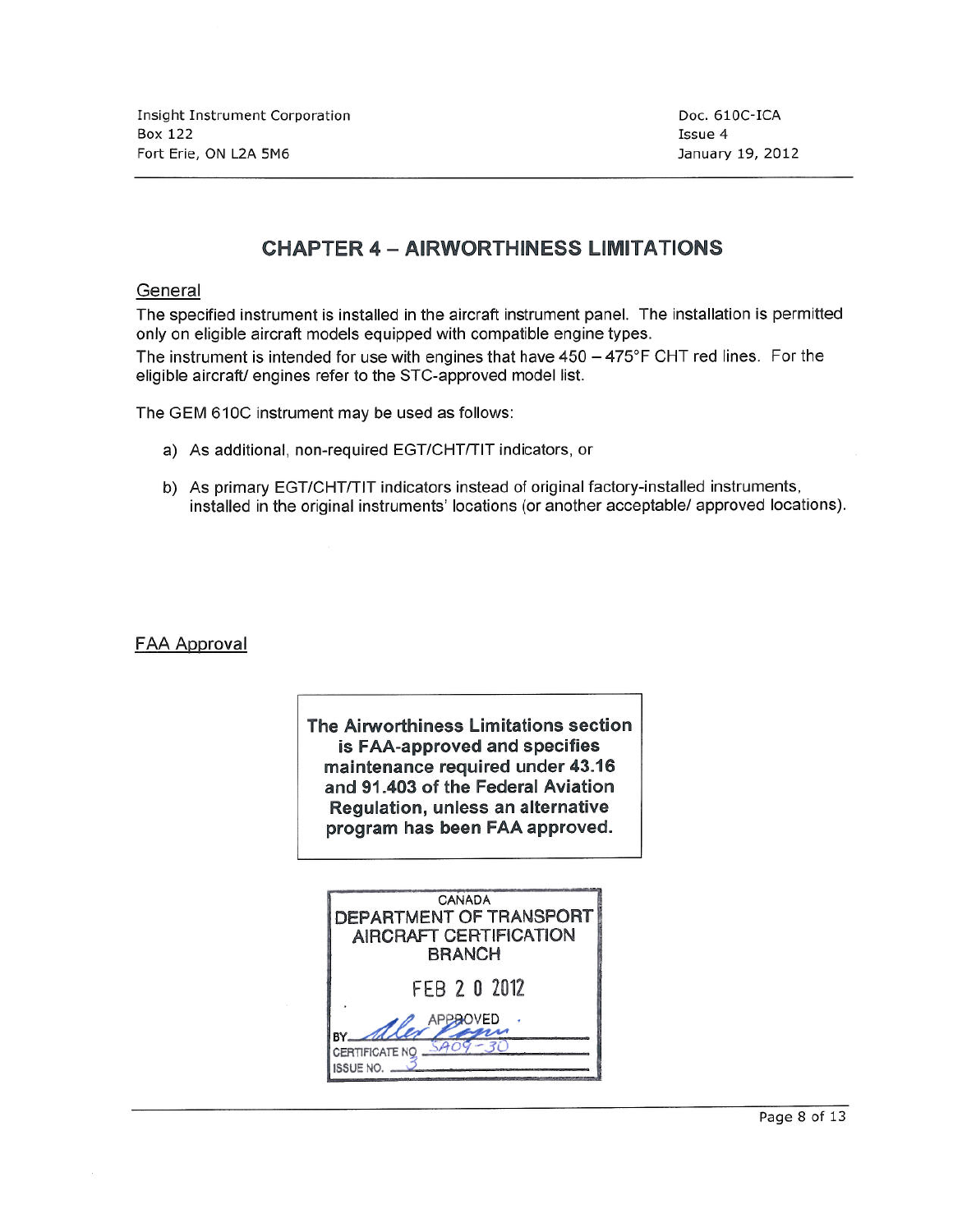# **CHAPTER 5 – PERIODIC INSPECTIONS**

### **SCHEDULED MAINTENANCE CHECKS**

There are no scheduled maintenance checks of the GEM 610C instrument.

The instrument features a built-in test, which is started automatically on power-up. The built-in test will detect instrument's malfunctions. The malfunction of a probe or sensor is indicated by the digital numerical value being replaced by dashes: "---"and the corresponding bar graph is removed from the display.

Maintenance of the installation including temperature probes/ transducers should be accomplished as per the AMM, in accordance with applicable airworthiness standards.

No additional maintenance requirements are defined. Maintenance shall be on a "Condition Monitoring" basis; refer to FAA Procedures 8310.4, par. 3033. Any required maintenance must be accomplished by Insight Instrument Corporation maintenance staff. All maintenance functions will be accomplished using Maintenance Instructions for GEM 610C document number MI-G3, latest revision.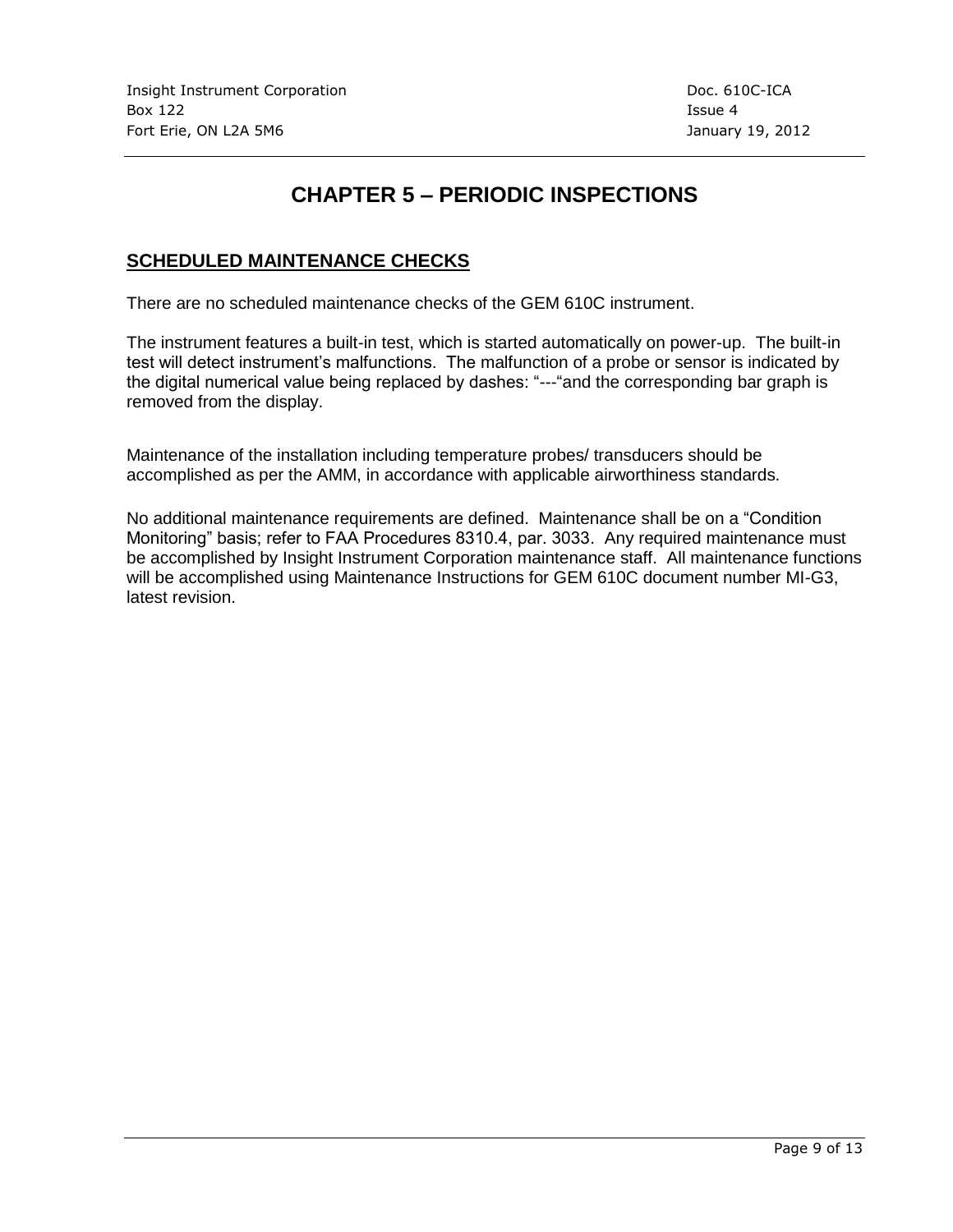# **CHAPTER 11 – PLACARDS AND MARKINGS**

### **INTERIOR PLACARDS**

No markings or placards are required.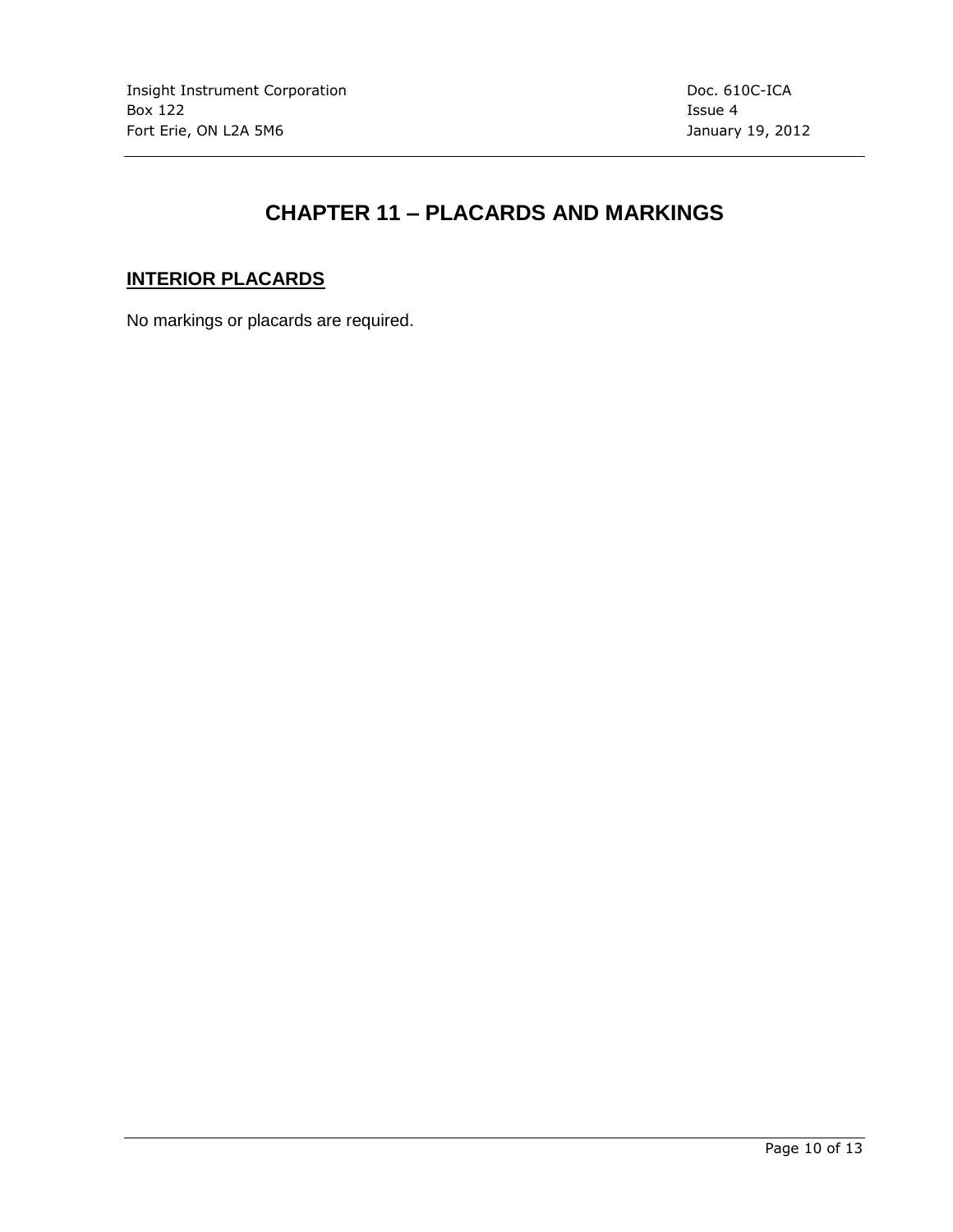# **CHAPTER 24 – ELECTRICAL POWER**

### **DC ELECTRICAL LOAD DISTRIBUTION**

### A. General

The power supply in GEM 610C instrument offers normal operation from 8-33 VDC input so the instrument may be used interchangeably in either 14V or 28V airplanes.

(The GEM 610C Display automatically accommodates both 14 and 28 Volt electrical systems.)

The power is supplied as follows:

| <b>Equipment</b> | Load | <b>Circuit Breaker Rating</b> | <b>Power</b>  |
|------------------|------|-------------------------------|---------------|
| GEM 610C         | W    |                               | 14/28 VDC Bus |

#### B. Removal

Refer to Insight document No. 070906, Installation Manual for GEM 610C-001, G4-001 and G4-002.

Removal should be accomplished as per the AMM, in accordance with applicable Airworthiness Standards.

### C. Installation

Refer to Insight document No. 070906 – Installation Manual for GEM 610C-001, G4-001 and G4-002.

Installation including temperature probes/ transducers should be accomplished as per the AMM, in accordance with applicable airworthiness standards.

### D. Troubleshooting

Troubleshooting of the installation including temperature probes/ transducers should be done as per Insight document No. 070906 – Installation Manual for GEM 610C-001, G4-001 and G4-002.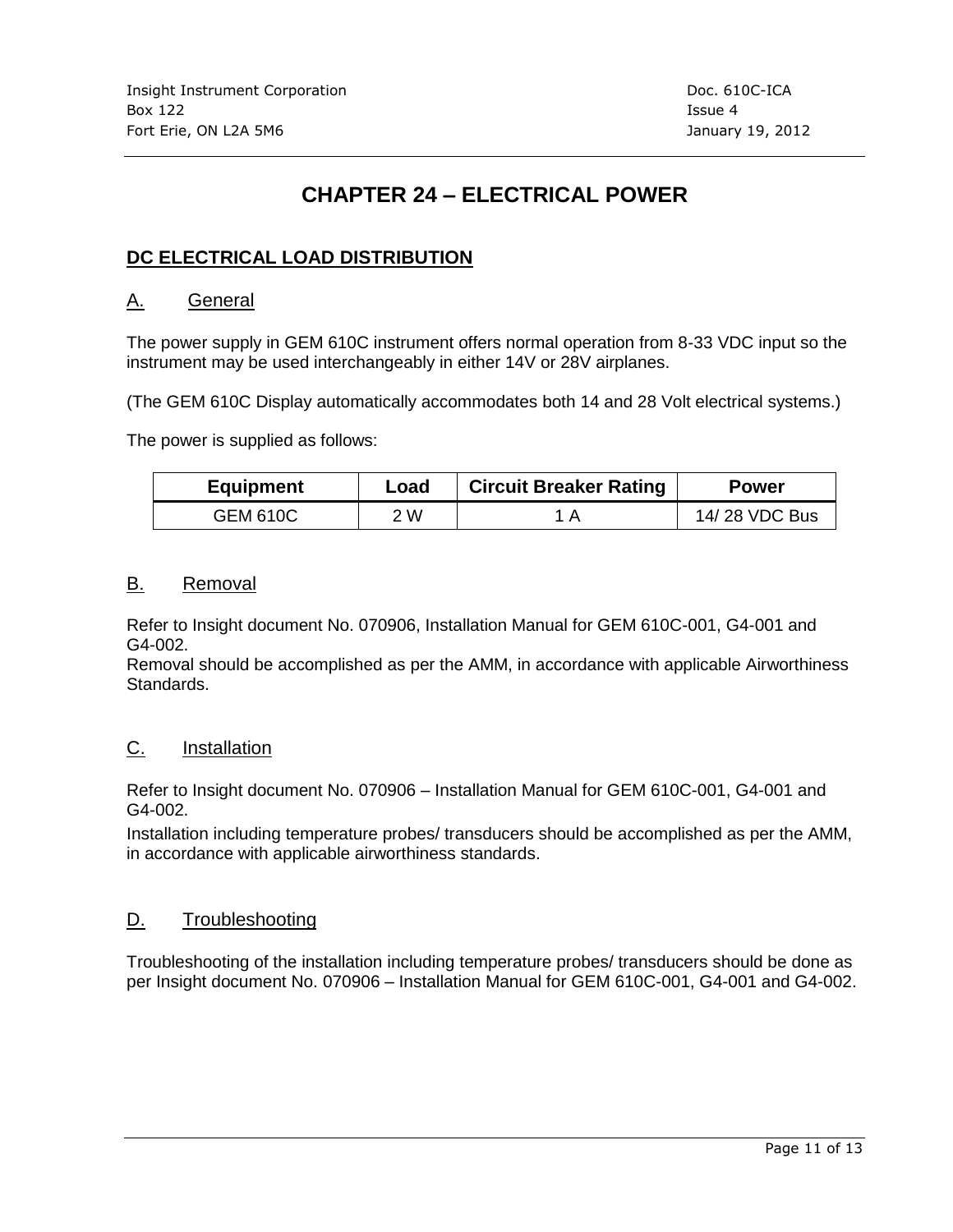# **CHAPTER 77 – ENGINE INDICATION**

### A. General

The GEM 610C instrument is installed in the aircraft instrument panel. The installation is permitted only on eligible aircraft models equipped with compatible engine types. The instrument should be installed in place of the original factory-installed instruments, or another acceptable front panel location.

The GEM 610C instrument may be used as follows:

- As additional, non-required EGT/CHT/TIT indicators, or
- As primary EGT/CHT/TIT indicators (replacing the original factory-installed instruments

The instruments are intended for use with engines that have  $450 - 475$  °F CHT red lines. For the eligible aircraft/ engines refer to the STC-approved model list.

The temperature values are displayed numerically and as bar-graphs. The display dims automatically with the intensity of ambient light.

The GEM 610C engine instrument does not have adjustments or field-serviceable components. There is no scheduled maintenance prescribed by the manufacturer. For service the instruments must be returned to an authorized repair facility.

### B. Removal

Refer to Insight document No. 070906 – Installation Manual for GEM 610C-001, G4-001 and G4-002.

Removal should be accomplished as per the AMM, in accordance with applicable airworthiness standards.

### C. Installation

Refer to Insight document No. 070906 – Installation Manual for GEM 610C -001, G4-001 and G4-002.

Installation including temperature probes/ transducers should be accomplished as per the AMM, in accordance with applicable airworthiness standards.

### D. Troubleshooting

Troubleshooting of the installation including temperature probes/ transducers should be done as per Insight document No. 070906 – Installation Manual for GEM 610C -001, G4-001 and G4-002.